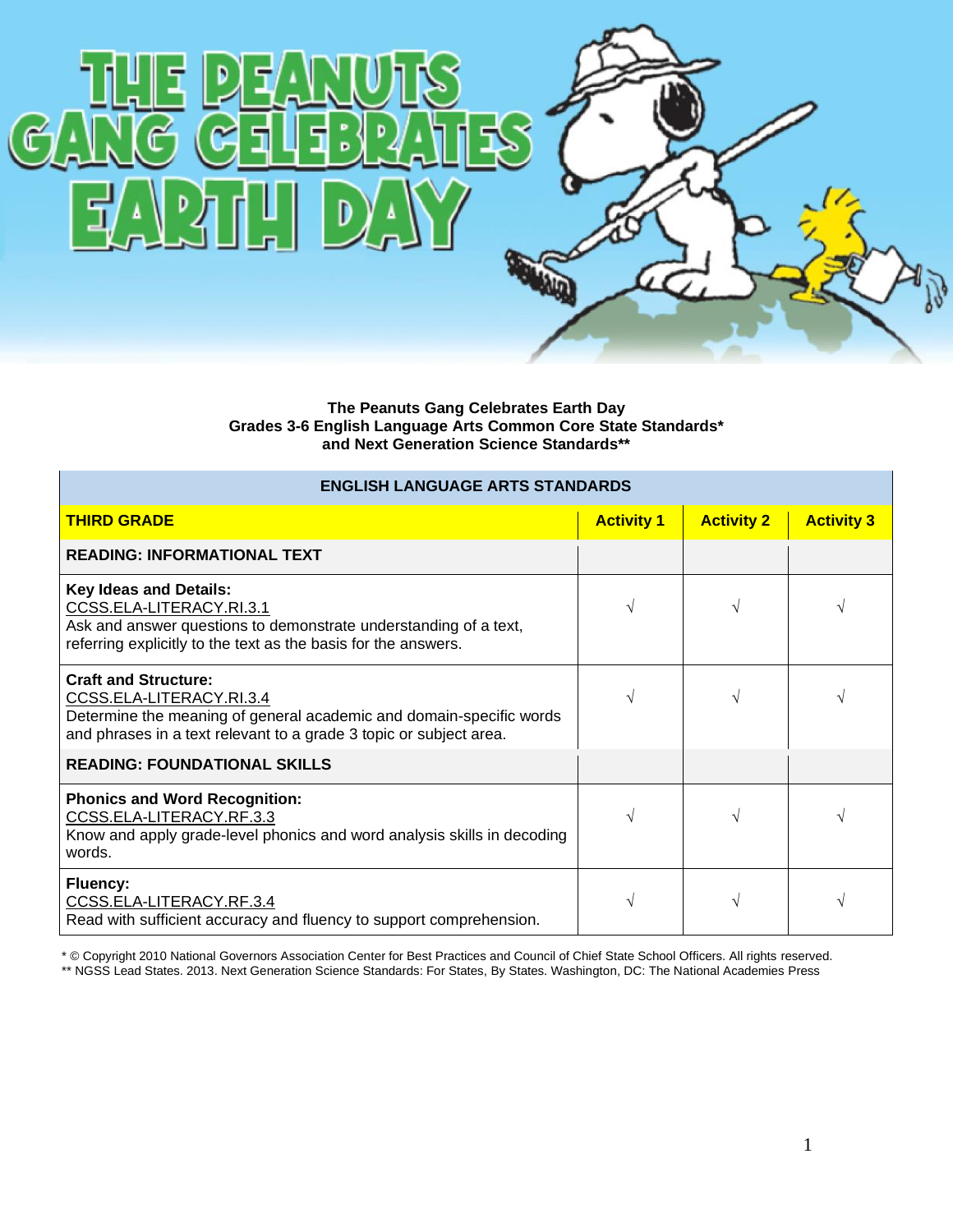| $\sqrt{}$ |            | V         |
|-----------|------------|-----------|
| $\sqrt{}$ | $\sqrt{ }$ |           |
| $\sqrt{}$ | $\sqrt{}$  |           |
|           |            |           |
| $\sqrt{}$ | $\sqrt{ }$ | V         |
|           |            |           |
| $\sqrt{}$ | $\sqrt{}$  | V         |
| V         | $\sqrt{}$  | $\sqrt{}$ |
| $\sqrt{}$ | $\sqrt{}$  | V         |
| $\sqrt{}$ | $\sqrt{}$  | V         |
|           |            |           |

| <b>FOURTH GRADE</b>                                                                                                                                                                              | <b>Activity 1</b> | <b>Activity 2</b> | <b>Activity 3</b> |
|--------------------------------------------------------------------------------------------------------------------------------------------------------------------------------------------------|-------------------|-------------------|-------------------|
| <b>READING: INFORMATIONAL TEXT</b>                                                                                                                                                               |                   |                   |                   |
| <b>Key Ideas and Details:</b><br>CCSS.ELA-LITERACY.RI.4.1<br>Refer to details and examples in a text when explaining what the text<br>says explicitly and when drawing inferences from the text. |                   |                   |                   |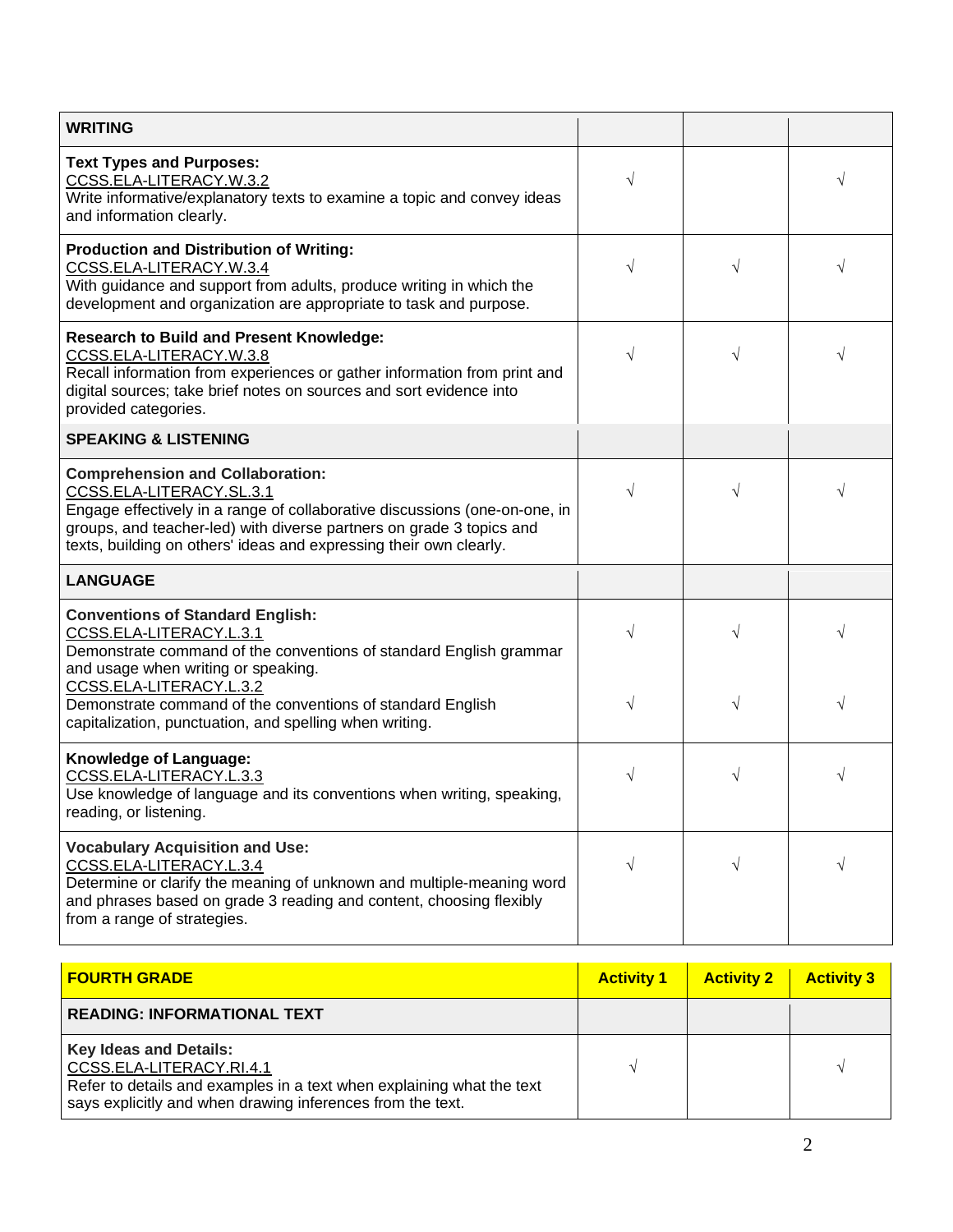| <b>Craft and Structure:</b><br>CCSS.ELA-LITERACY.RI.4.4<br>Determine the meaning of general academic and domain-specific words<br>or phrases in a text relevant to a grade 4 topic or subject area.                                                                                             | $\sqrt{}$ | V         | V |
|-------------------------------------------------------------------------------------------------------------------------------------------------------------------------------------------------------------------------------------------------------------------------------------------------|-----------|-----------|---|
| <b>READING: FOUNDATIONAL SKILLS</b>                                                                                                                                                                                                                                                             |           |           |   |
| <b>Phonics and Word Recognition:</b><br>CCSS.ELA-LITERACY.RF.4.3<br>Know and apply grade-level phonics and word analysis skills in decoding<br>words.                                                                                                                                           | $\sqrt{}$ | V         | V |
| Fluency:<br>CCSS.ELA-LITERACY.RF.4.4<br>Read with sufficient accuracy and fluency to support comprehension.                                                                                                                                                                                     | $\sqrt{}$ | $\sqrt{}$ | V |
| <b>WRITING</b>                                                                                                                                                                                                                                                                                  |           |           |   |
| <b>Text Types and Purposes:</b><br>CCSS.ELA-LITERACY.W.4.2<br>Write informative/explanatory texts to examine a topic and convey ideas<br>and information clearly.                                                                                                                               | $\sqrt{}$ |           | V |
| <b>Production and Distribution of Writing:</b><br>CCSS.ELA-LITERACY.W.4.4<br>Produce clear and coherent writing in which the development and<br>organization are appropriate to task, purpose, and audience.                                                                                    | $\sqrt{}$ | V         | V |
| <b>Research to Build and Present Knowledge:</b><br>CCSS.ELA-LITERACY.W.4.8<br>Recall relevant information from experiences or gather relevant<br>information from print and digital sources; take notes and categorize<br>information, and provide a list of sources.                           | $\sqrt{}$ | $\sqrt{}$ | V |
| <b>SPEAKING &amp; LISTENING</b>                                                                                                                                                                                                                                                                 |           |           |   |
| <b>Comprehension and Collaboration:</b><br>CCSS.ELA-LITERACY.SL.4.1<br>Engage effectively in a range of collaborative discussions (one-on-one,<br>in groups, and teacher-led) with diverse partners on grade 4 topics and<br>texts, building on others' ideas and expressing their own clearly. | $\sqrt{}$ | V         | V |
| <b>LANGUAGE</b>                                                                                                                                                                                                                                                                                 |           |           |   |
| <b>Conventions of Standard English:</b><br>CCSS.ELA-LITERACY.L.4.1<br>Demonstrate command of the conventions of standard English grammar                                                                                                                                                        | $\sqrt{}$ | V         | V |
| and usage when writing or speaking.<br>CCSS.ELA-LITERACY.L.4.2<br>Demonstrate command of the conventions of standard English<br>capitalization, punctuation, and spelling when writing.                                                                                                         | V         | V         | V |
| Knowledge of Language:<br>CCSS.ELA-LITERACY.L.4.3<br>Use knowledge of language and its conventions when writing, speaking,<br>reading, or listening.                                                                                                                                            | $\sqrt{}$ | $\sqrt{}$ | V |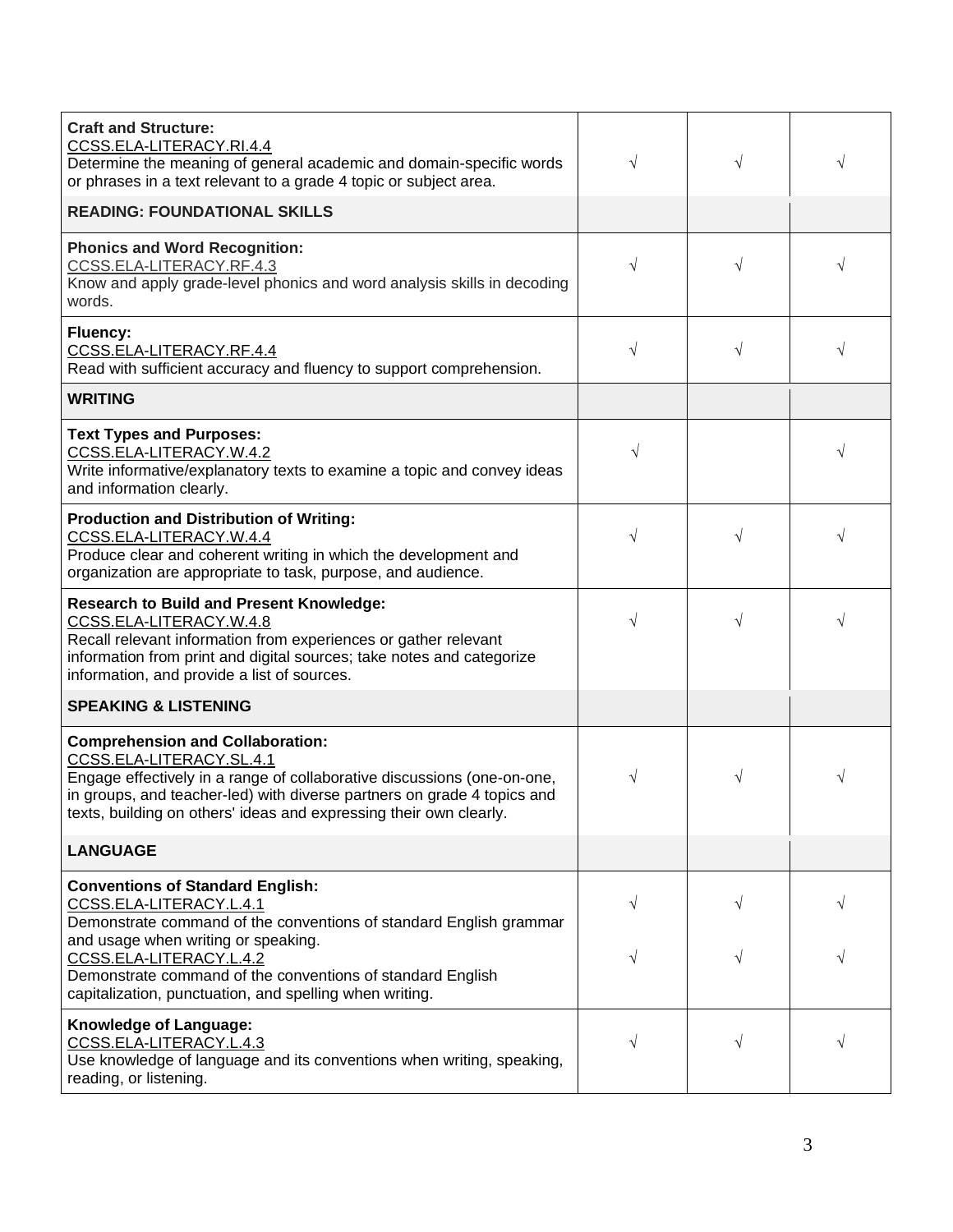| <b>Vocabulary Acquisition and Use:</b><br>CCSS.ELA-LITERACY.L.4.4<br>Determine or clarify the meaning of unknown and multiple-meaning<br>words and phrases based on grade 4 reading and content, choosing<br>flexibly from a range of strategies. |                   |                   |                   |
|---------------------------------------------------------------------------------------------------------------------------------------------------------------------------------------------------------------------------------------------------|-------------------|-------------------|-------------------|
| <b>FIFTH GRADE</b>                                                                                                                                                                                                                                | <b>Activity 1</b> | <b>Activity 2</b> | <b>Activity 3</b> |
| <b>READING: INFORMATIONAL TEXT</b>                                                                                                                                                                                                                |                   |                   |                   |
| <b>Key Ideas and Details:</b><br>CCSS.ELA-LITERACY.RI.5.1<br>Quote accurately from a text when explaining what the text says<br>explicitly and when drawing inferences from the text.                                                             |                   |                   |                   |
| <b>Craft and Structure:</b><br>CCSS.ELA-LITERACY.RI.5.4<br>Determine the meaning of general academic and domain-specific words<br>or phrases in a text relevant to a grade 5 topic or subject area.                                               |                   |                   |                   |
| Integration of Knowledge and Ideas:<br>CCSS.ELA-LITERACY.RI.5.7                                                                                                                                                                                   |                   |                   |                   |

| or phrases in a text relevant to a grade 5 topic or subject area.                                                                                                                                                                                                                             |            |           |           |
|-----------------------------------------------------------------------------------------------------------------------------------------------------------------------------------------------------------------------------------------------------------------------------------------------|------------|-----------|-----------|
| Integration of Knowledge and Ideas:<br>CCSS.ELA-LITERACY.RI.5.7<br>Draw on information from multiple print or digital sources, demonstrating<br>the ability to locate an answer to a question quickly or to solve a problem<br>efficiently.                                                   | $\sqrt{}$  |           |           |
| <b>READING: FOUNDATIONAL SKILLS</b>                                                                                                                                                                                                                                                           |            |           |           |
| <b>Phonics and Word Recognition:</b><br>CCSS.ELA-LITERACY.RF.5.3<br>Know and apply grade-level phonics and word analysis skills in decoding<br>words.                                                                                                                                         | $\sqrt{ }$ | V         |           |
| <b>Fluency:</b><br>CCSS.ELA-LITERACY.RF.5.4<br>Read with sufficient accuracy and fluency to support comprehension.                                                                                                                                                                            | $\sqrt{}$  | $\sqrt{}$ |           |
| <b>WRITING</b>                                                                                                                                                                                                                                                                                |            |           |           |
| <b>Text Types and Purposes:</b><br>CCSS.ELA-LITERACY.W.5.2<br>Write informative/explanatory texts to examine a topic and convey ideas<br>and information clearly.                                                                                                                             | V          |           |           |
| <b>Production and Distribution of Writing:</b><br>CCSS.ELA-LITERACY.W.5.4<br>Produce clear and coherent writing in which the development and<br>organization are appropriate to task, purpose, and audience.                                                                                  | $\sqrt{ }$ | $\sqrt{}$ |           |
| <b>Research to Build and Present Knowledge:</b><br>CCSS.ELA-LITERACY.W.5.8<br>Recall relevant information from experiences or gather relevant<br>information from print and digital sources; summarize or paraphrase<br>information in notes and finished work and provide a list of sources. | $\sqrt{}$  | $\sqrt{}$ | $\sqrt{}$ |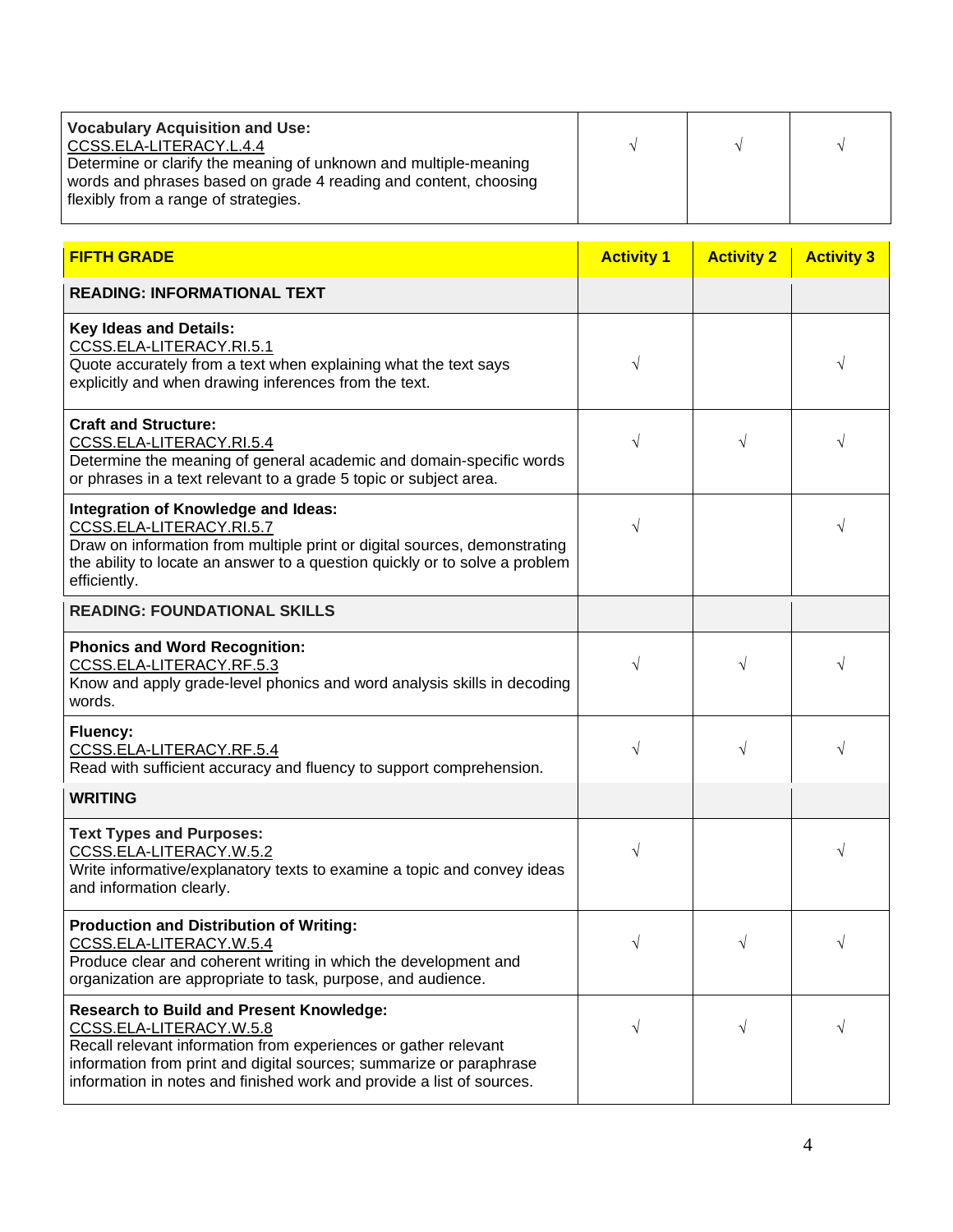| <b>SPEAKING &amp; LISTENING</b>                                                                                                                                                                                                                                                                 |   |  |
|-------------------------------------------------------------------------------------------------------------------------------------------------------------------------------------------------------------------------------------------------------------------------------------------------|---|--|
| <b>Comprehension and Collaboration:</b><br>CCSS.ELA-LITERACY.SL.5.1<br>Engage effectively in a range of collaborative discussions (one-on-one,<br>in groups, and teacher-led) with diverse partners on grade 5 topics and<br>texts, building on others' ideas and expressing their own clearly. |   |  |
| <b>LANGUAGE</b>                                                                                                                                                                                                                                                                                 |   |  |
| <b>Conventions of Standard English:</b><br>CCSS.ELA-LITERACY.L.5.1<br>Demonstrate command of the conventions of standard English grammar<br>and usage when writing or speaking.                                                                                                                 |   |  |
| CCSS.ELA-LITERACY.L.5.2<br>Demonstrate command of the conventions of standard English<br>capitalization, punctuation, and spelling when writing.                                                                                                                                                |   |  |
| Knowledge of Language:<br>CCSS.ELA-LITERACY.L.5.3<br>Use knowledge of language and its conventions when writing, speaking,<br>reading, or listening.                                                                                                                                            |   |  |
| <b>Vocabulary Acquisition and Use:</b><br>CCSS.ELA-LITERACY.L.5.4<br>Determine or clarify the meaning of unknown and multiple-meaning<br>words and phrases based on grade 5 reading and content, choosing<br>flexibly from a range of strategies.                                               | V |  |

| <b>SIXTH GRADE</b>                                                                                                                                                                                                                                   | <b>Activity 1</b> | <b>Activity 2</b> | <b>Activity 3</b> |
|------------------------------------------------------------------------------------------------------------------------------------------------------------------------------------------------------------------------------------------------------|-------------------|-------------------|-------------------|
| <b>READING: INFORMATIONAL TEXT</b>                                                                                                                                                                                                                   |                   |                   |                   |
| <b>Key Ideas and Details:</b><br>CCSS.ELA-LITERACY.RI.6.1<br>Cite textual evidence to support analysis of what the text says explicitly<br>as well as inferences drawn from the text.                                                                |                   |                   |                   |
| <b>Craft and Structure:</b><br>CCSS.ELA-LITERACY.RI.6.4<br>Determine the meaning of words and phrases as they are used in a text,<br>including figurative, connotative, and technical meanings.                                                      |                   |                   |                   |
| Integration of Knowledge and Ideas:<br>CCSS.ELA-LITERACY.RI.6.7<br>Integrate information presented in different media or formats (e.g.,<br>visually, quantitatively) as well as in words to develop a coherent<br>understanding of a topic or issue. |                   |                   |                   |